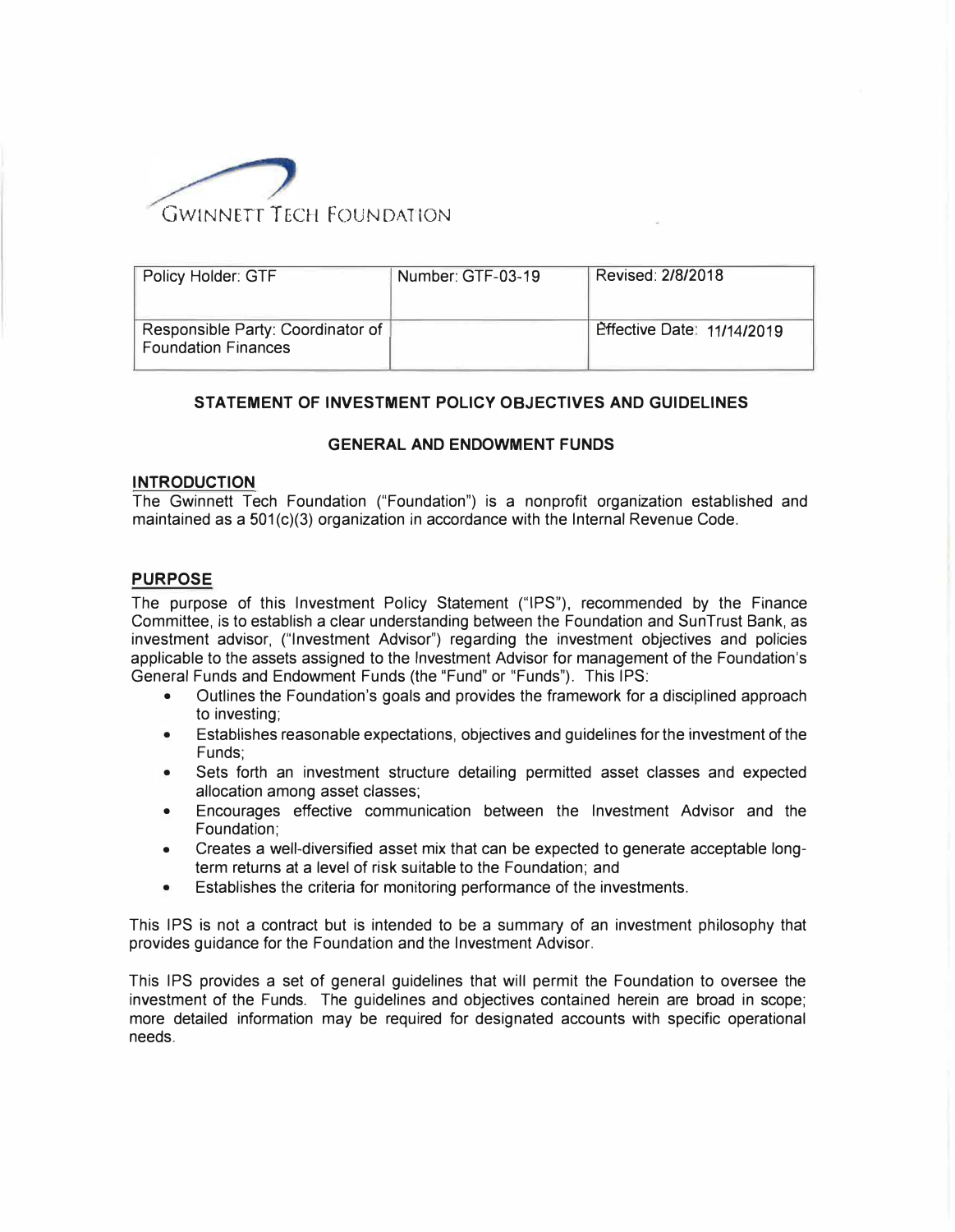### **INVESTMENT MANAGER**

"Investment Advisor" shall mean an individual or group of individuals employed to manage the investments of the Fund's assets.

The Investment Advisor will have full discretion to make all investment decisions (to purchase, sell or hold specific securities that will be used to meet the Portfolio's investment objectives) for the assets placed under its jurisdiction subject to the Uniform Prudent Management of Institutional Funds Act, as set forth in O.C.G.A. § 44-15-1 et seq ("UPMIFA") and the guidelines described in this policy. Specific responsibilities of the Investment Advisor include:

- 1) Discretionary investment management including decisions to buy, sell, or hold securities.
- 2) Reporting quarterly investment performance results on a timely basis or as needed.
- 3) Communicating any major changes to economic outlook, investment strategy or any other factors, which affect implementation of investment process, or the investment objective progress of the Portfolio's investment management.
- 4) Informing Committee of any qualitative change to the investment management organization: Examples include changes in Portfolio management personnel, investment philosophy, etc.

The Investment Advisor will be held responsible and accountable to achieve the objectives herein stated.

### **GENERAL INVESTMENT PRINCIPLES**

- 1) The Investment Advisor has a duty of loyalty to ensure that investments be made solely in the interest of Gwinnett Tech Foundation, subject to the intent of the donor, and for the exclusive purpose of providing benefits accrued there under.
- 2) The Portfolio shall be invested with the care, skill, prudence and diligence under the circumstances then prevailing that a prudent person acting in like capacity and familiar with such matters would use in the investment of a fund or like character and with like aims; however, if an investment Advisor has special skills and expertise, and has been appointed in reliance on the basis of those skills and expertise, he or she has an increased duty to use those skills and expertise in making investment decisions and managing the Portfolio.
- 3) Investment of the Portfolio shall be so diversified as to minimize the risk of large losses, unless under the circumstances it is clearly prudent not to do so.
- 4) Cash is to be employed productively at all times, by investment in short-term cash equivalents to provide safety, liquidity and return.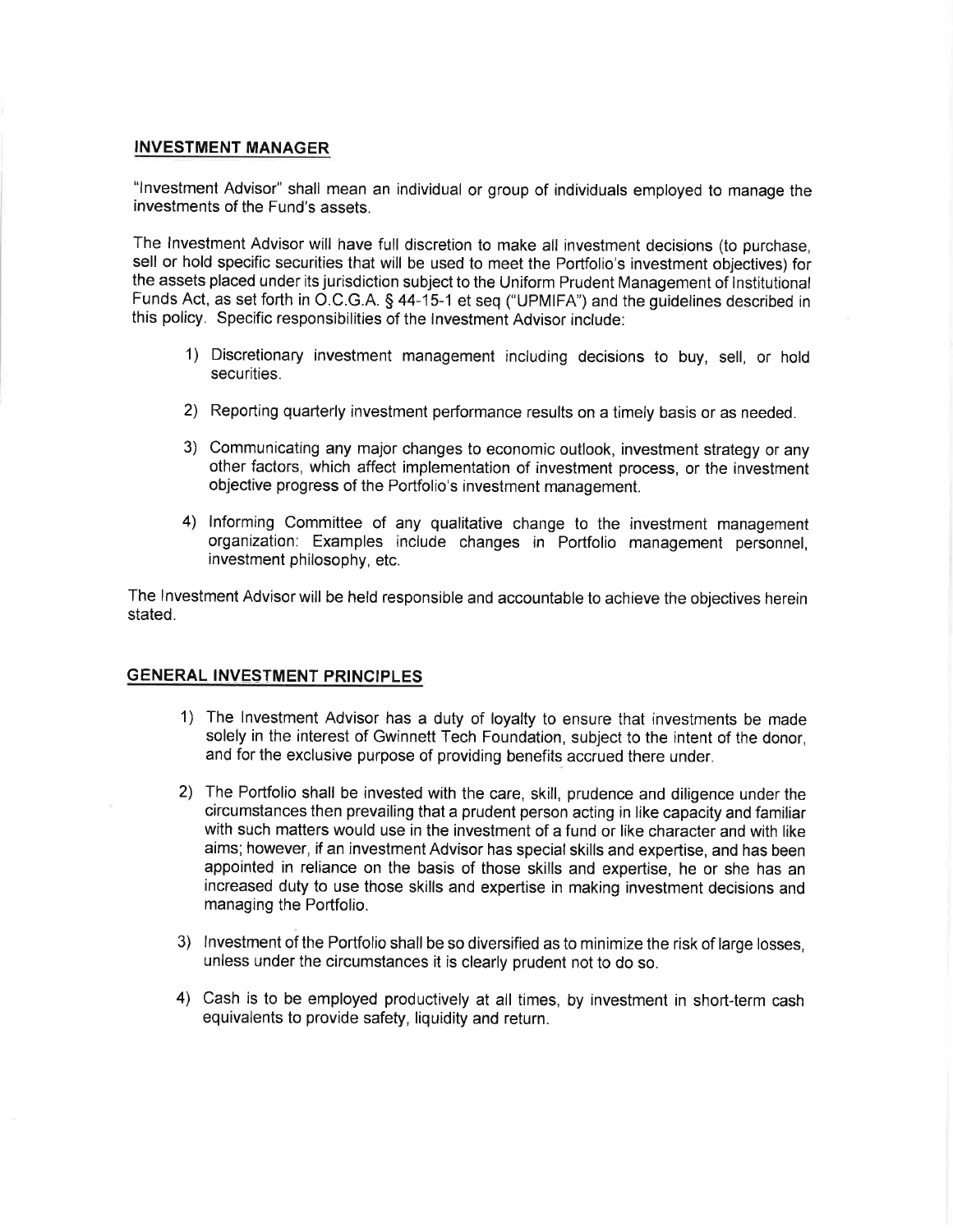# **INVESTMENT MANAGEMENT POLICY**

- 1) Preservation of Capital Consistent with their respective styles and philosophies. investment Advisors should make reasonable efforts to preserve capital. understanding that losses may occur in individual securities.
- 2) Risk Aversion Understanding that risk is present in all types of securities and investment styles, Gwinnett Tech Foundation recognizes that some risk is necessary to produce long-term investment results that are sufficient to meet the Portfolio's objectives. However, the Investment Advisor should make reasonable efforts to control risk, and will be evaluated regularly to ensure that the risk assumed is commensurate with the given investment style and objectives.
- 3) Adherences to Investment Discipline Investment managers are expected to adhere to the investment management styles for which they were hired. Managers will be evaluated at least annually for adherence to investment discipline.
- 4) Investment Advisors are required to make investment decisions in light of the following factors, where relevant:
	- General economic conditions:
	- The possible effects of inflation and deflation;
	- The role of each investment in relation to the overall Portfolio;
	- The expected total return from income and investment;
	- Other resources of the institution:
	- The needs of the institution and the fund to make distributions and preserve capital: and
	- The relationship or value of an asset to the charitable purposes of the  $\bullet$ institution.

### **INVESTMENT OBJECTIVES**

- General (Short-Term) Funds The Fund's objective is to provide preservation of principal and generate current income to meet cash needs.
- $\bullet$ Endowment (Long-Term) Funds - The Fund's objective is to provide long-term growth of capital to meet future obligations of the Foundation. Another consideration and objective of the Fund is to prudently manage risk by diversifying investments in a manner that lowers overall volatility.

### **TIME HORIZON**

The time horizon of the General Fund is up to three years with an average duration of .75 - 1 year (not to exceed 2 years). While preservation of principal is the primary objective, the Foundation recognizes the possibility of principal loss due to the fluctuation of asset values over shorter periods of time.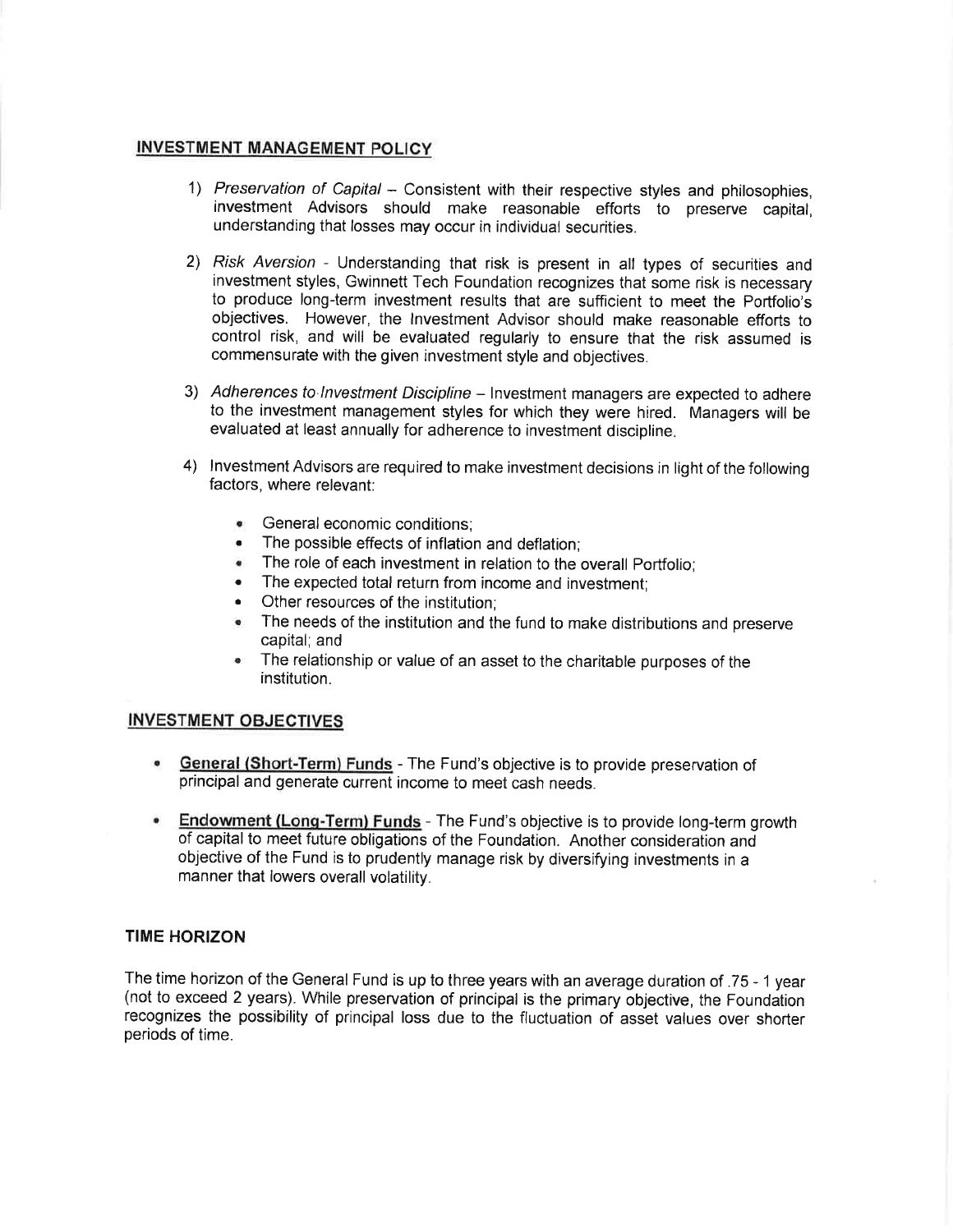The time horizon of the Permanent Fund is in excess of ten years. The Foundation recognizes the possibility of principal loss due to the fluctuation of asset values over shorter periods of time. However, historical asset class return data suggests that the risk of principal loss over longer holding periods can be substantially reduced with the diversified investment approach employed under this IPS.

# **RISK TOLERANCE**

The General Fund assets will be invested with the objective of achieving a stable net asset value with limited principal volatility consistent with permitted investments. All investments in the Fund will be investment grade and highly liquid with readily determinable valuations.

With regard to the Endowment Fund, the Foundation recognizes that higher returns require an acceptance of higher volatility. The Foundation has indicated a willingness to accept a moderate level of volatility, based on the target allocation of the Fund, in order to achieve the Fund's return objectives over the long term. In order to reduce volatility, the Fund will be fully diversified across a broad range of approved asset classes.

## **SPECIFIC INVESTMENT GOALS**

Over the Time Horizon established in this statement, the Investment Advisor's primary goal is to adhere to the following objectives:

### General (Short-Term) Fund

The objective of the total portfolio of the General Fund is to achieve a total return, net of fees, exceeding the Three (3) Month Treasury Bill Index.

#### Endowment (Long-Term) Fund  $\bullet$

The objective of the Endowment Fund is to achieve a total return, net of fees, exceeding a blended, passive benchmark comprising of the 43% Russell 3000 Index, 15% MSCI ACWI ex. US Index, 7% MSCI Emerging Markets Index and 35% Bloomberg Barclays Aggregate Index based on strategic targets.

The investment goals above are the objectives of the aggregate Portfolio, and are not meant to be imposed on each investment fund. The goal of each investment fund, over the investment horizon, shall be to:

- 1) Meet or exceed the market index or blended market index that most closely corresponds to the fund's investment management style.
- 2) Display an overall level of risk in the Portfolio that is consistent with the risk associated with the benchmark(s) specified above.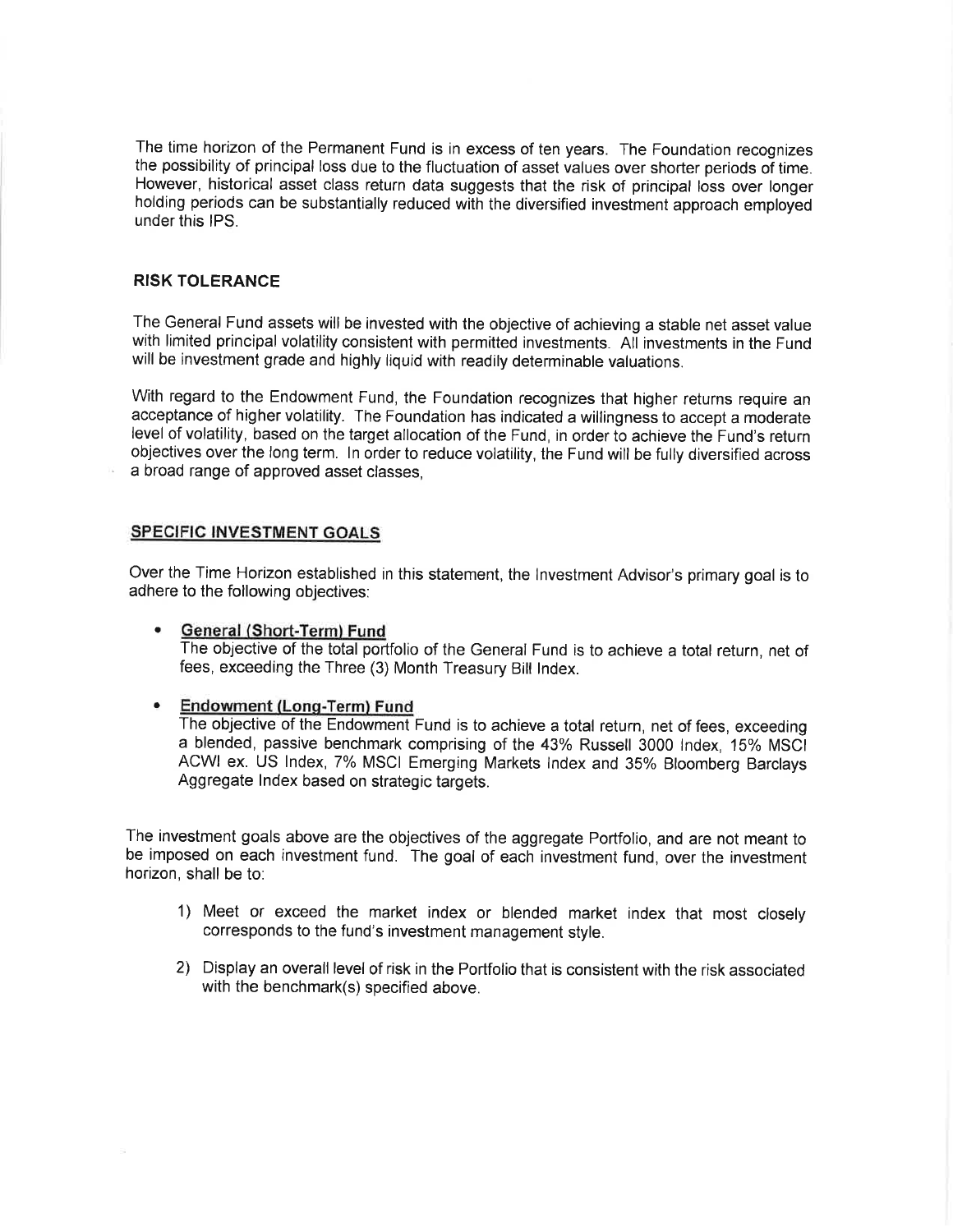# **INVESTMENT GUIDELINES**

"Securities" shall refer to the marketable investment securities, which are defined as acceptable in this statement.

## **ALLOWABLE ASSETS**

- 1) Cash equivalents
	- Treasury Bills
	- Money Market Fund
	- Commercial Paper
	- Banker's Acceptances
	- Repurchase Agreements
	- Certificates of Deposit

Deposit relationships should be limited to insured funds only, or with publicly rated institutions with a bond rating of "A" or "A2" or better by Standard and Poor's and/or Moody's, respectively.

- 2) Fixed Income Securities
	- U.S. Government and Agency Securities
	- Corporate Notes and Bonds
	- Mortgage Backed Securities
	- Preferred Stock
	- Collateralized Mortgage Obligations
- 3) Equity Securities
	- Common stocks
	- Convertible Notes and Bonds
	- Convertible Preferred Stocks
	- American Depository Receipts (ADR's) of Non-US Companies
	- Stock of Non-US Companies
- 4) Mutual Funds
	- Mutual funds which invest in securities as allowed in this statement

# **ASSET ALLOCATION GUIDELINES**

Investment management of the Portfolio shall be in accordance with the following asset allocation guidelines:

# GUIDELINES FOR EQUITY AND ALTERNATIVE INVESTMENTS:

A. The equity and alternative portion shall represent between 55% and 75% of the total Portfolio with a target allocation of 65% and have the following characteristics: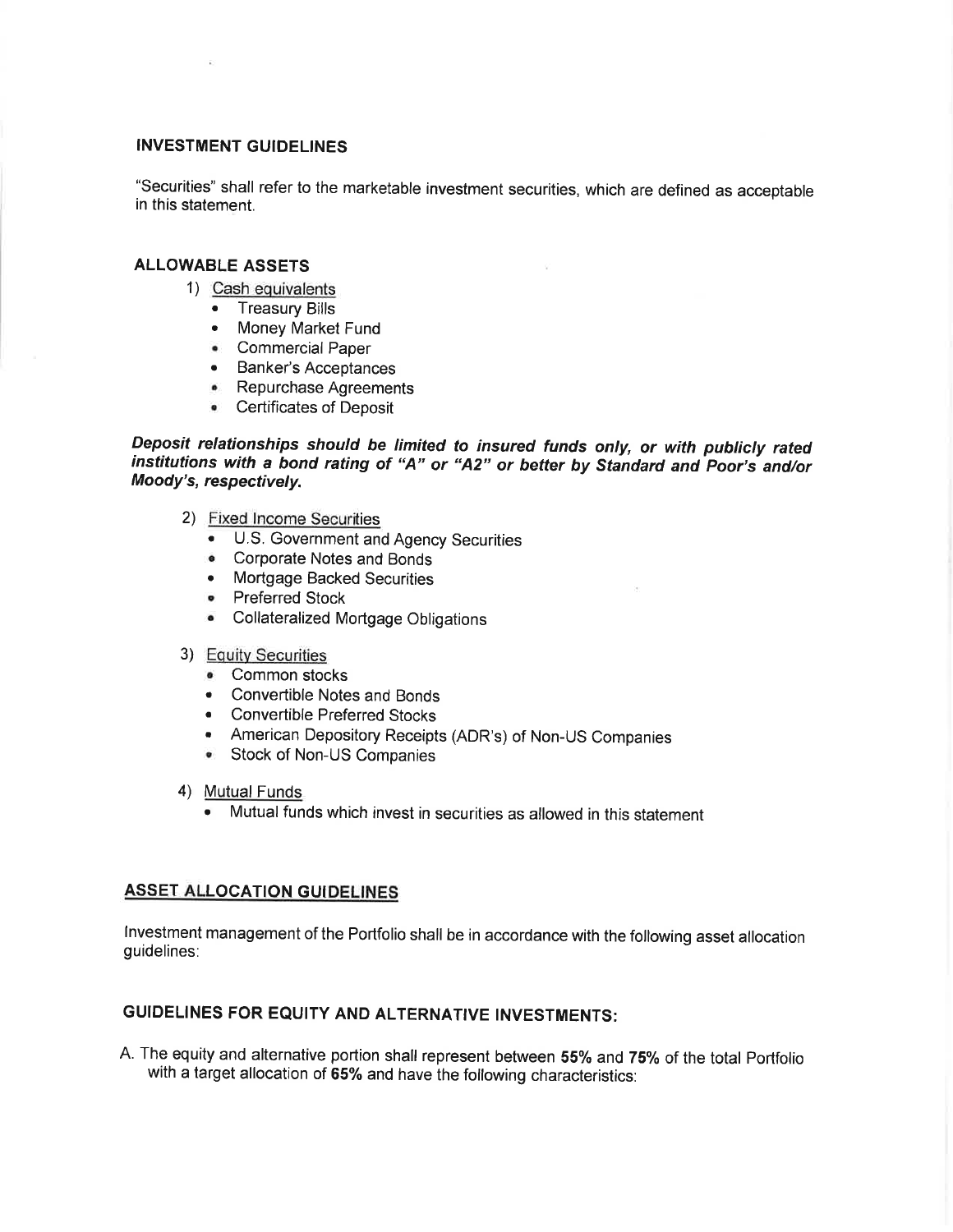- 1) High overall quality.
- 2) Reasonable diversification.
- 3) Strong or improving financial position.

# The equity portion of the total Portfolio will be invested as follows:

|                          | Range        | Target |
|--------------------------|--------------|--------|
| Large Company Stocks     | $25% - 45%$  | 32%    |
| Mid-Cap Company Stocks   | $2\% - 15\%$ | 7%     |
| Small Cap Company Stocks | $0\% - 10\%$ | 4%     |
| Developing International | $5\% - 30\%$ | 15%    |
| <b>Emerging Markets</b>  | $0\% - 15\%$ | 7%     |
| <b>REITS</b>             | $0\% - 10\%$ | n      |

# GUIDELINES FOR FIXED INCOME INVESTMENTS AND CASH EQUIVALENTS

- B. The fixed income (bond) portion shall represent between 25% and 45% of the total Portfolio with a target allocation of 35% and have the following characteristics:
	- 1) For bond funds, quality should be above average with heavy emphasis on issues rated at least "A2" and "A" by Moody's and/or Standard and Poor's, respectively.
	- 2) Well diversified as to issue and maturity.
	- 3) Maturities should generally be of short to intermediate length, but may emphasize shorter or longer maturities depending on yield differentials.
	- 4) Individual bonds holdings must have a rating of "A2" and "A" by Moody's and/or Standard and Poor's, respectively.

## **Guidelines for Alternatives**

C. The Alternate portion of the portfolio shall represent between 0% - 5%, with no specific target. The Alternate asset class allowed is Commodities, which have a return characteristic uncorrelated with stock and bond returns.

# INVESTMENT PERFORMANCE REVIEW AND EVALUATION

The objective of the evaluation and review process is to monitor the progress of the investments of the Fund. Performance will be measured and reviewed by the Finance Committee on behalf of the Foundation. With a view toward a three to five year performance horizon, the Investment Advisor will review and report to the Finance Committee at least annually that:

- The total portfolio of the Fund is achieving its stated objectives;
- . Investment Advisor is performing satisfactorily in relation to both objectives set forth herein and other investment organizations managing similar pools of capital and the recognized market indices;